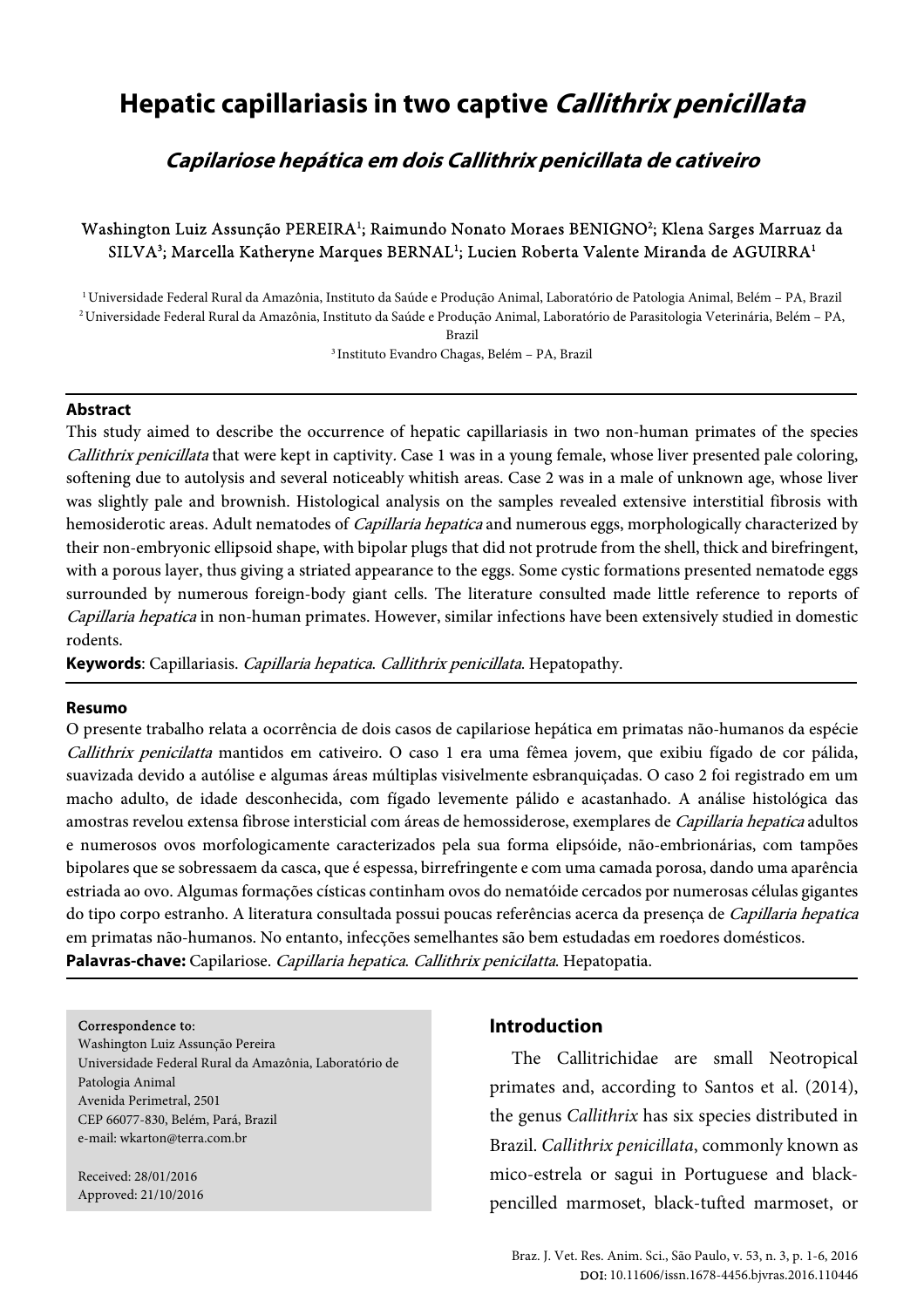black-tufted-ear marmoset in English live in regions of Cerrado and Caatinga vegetation. Vilela and Faria (2004) reported that the feeding behavior of this species is very diverse, including foraging for fruits, invertebrates (insects, spiders and snails, among others), small vertebrates and tree gum.

In situ, these animals live in social groups of 3 to 15 individuals, composed mainly of familial members (DECANINI; MACEDO, 2008); in captivity, when they are maintained for research purposes, the animals are kept in small social groups with one adult male, few adult females and juvenile individuals. Familiar care of infants is characteristic of this species.

Callitrichidae have been maintained in captivity for biomedical research for decades. Particularly, Callithrix penicillata is widely used in biomedical research, mainly in neuroscience research (TORRES et al., 2010). These species are maintained in biomedical research facilities in outdoor or indoor cages, so the health status of the primates depends on the type of cages, once the incidence of vectors and other microbiological agents are restrained through the sanitary barriers.

Capillaria hepatica, (syn. Calodium hepaticum; Hepaticola hepatica) is a nematode of the family Trichocephalidae (CALLE, 1961). This parasite is in the hepatic parenchyma and the eggs remain in this organ until they are released by the host feces, which is generally a carnivore (GALVÃO, 1981).

According to Calle (1961), C. hepatica has been found in rats, mice, dogs, hamsters, rabbits, monkeys, squirrels, pigs, cats and other animals, with rare occurrence in man. Infection by C. hepatica was also described in fish by RoganovicZafirova et al. (2003), in which it produced alterations to the bile ducts.

This parasite was described in non-human primates by Graczyk et al. (1999), who examined 19 gorillas found dead in Volcanoes National Park, Rwanda, and observed that ten animals presented hepatic nematodiasis due to C. hepatica. The parasite's eggs were found in the liver of four gorillas (three juveniles and one adult) and transverse sections through the nematode were found in one young gorilla. Another six adult gorillas had areas of periportal and subcapsular fibrosis with calcified eggs

The aim of the present study is to report the presence of infection by C. hepatica in Neotropical primates, a form of parasitism to which little reference can be found in the specialized literature.

# **Material and Methods**

Occurrence of hepatic capillariasis was recorded at the Brazilian National Primate Center (Health Surveillance Department of the Ministry of Health), affecting two animals of the species C. penicillata. Both animals were kept in indoor system cages for breeding non-human primates of the family Callitrichidae. The cases were recorded during routine anatomopathological examinations on different species of non-human primates that were necropsied in the Pathology Sector.

Tissue samples were fixed in 10% buffered formalin solution, embedded in paraffin, sectioned at a thickness of 5 µm and stained using hematoxylin-eosin for analysis. Gömöri's trichrome staining was also used in order to evaluate the extent of tissue fibrosis.

In the liver samples, twenty eggs in the lesioned areas were sagittally cut for analysis and measured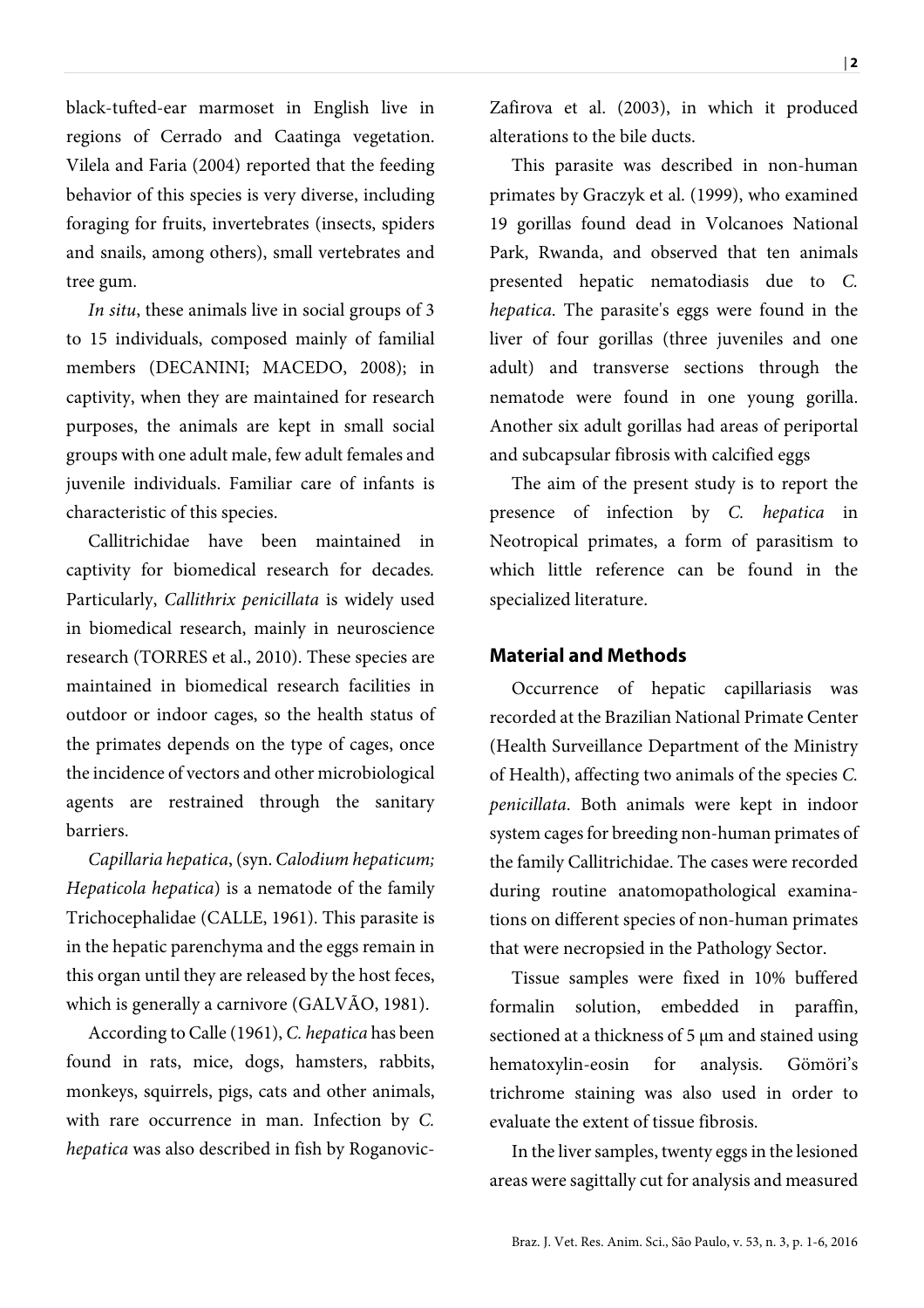under an optical microscope with a gridded eyepiece lens, at a magnification of 40x.

# **Results**

Case 1 occurred in a juvenile C. penicillata female, born in captivity, which died due to a condition of generalized infection that occurred after amputation of the anterior left limb due to fracturing accompanied by extensive laceration caused by another animal. At the necroscopic examination, the liver was pale, softened due to autolysis and noticeably whitish in some parietal and visceral areas.

Histologically, the liver presented extensive interstitial fibrosis with areas of hemosiderosis. Numerous eggs were identified: these were morphologically characterized by their nonembryonic ellipsoid shape, with bipolar plugs that did not protrude from the shell, which was thick and birefringent, with a porous layer, thus giving a striated appearance to the egg. Some cystic formations presented nematode eggs and were surrounded by numerous foreign-body giant cells.

In some foci of more recent lesions, eosinophilic cells and lymphocytes were observed. Additionally, various adult forms of the Capillaria hepatica were present in the hepatic interstitium (Figure 1A), along with calcified dead parasites and foreign-body reaction with surrounding giant cells. From Gömöri's trichrome staining, a notable degree of fibrosis could be seen, with mature connective tissue (Figure 1B).



Figure 1 – **A**) Longitudinal section through an adult C. hepatica, surrounded by cysts (arrows), in the liver. HE. 400x. **B**) Loss of hepatic tissue with replacement by connective tissue (arrows). Gömöri's trichrome. 400x

The alterations present in the hepatocytes included autolysis, fat metamorphosis (+) and, in some instances, pigment compatible with lipofuscin. Another section showed cytoplasmic accumulation of bilirubin in some hepatocytes.

Case 2 occurred in an adult male of the same species, with a history of non-regenerative anemia. The animal died after treatment for anemia and inanition. At necropsy, general debilitation was observed, with emaciation and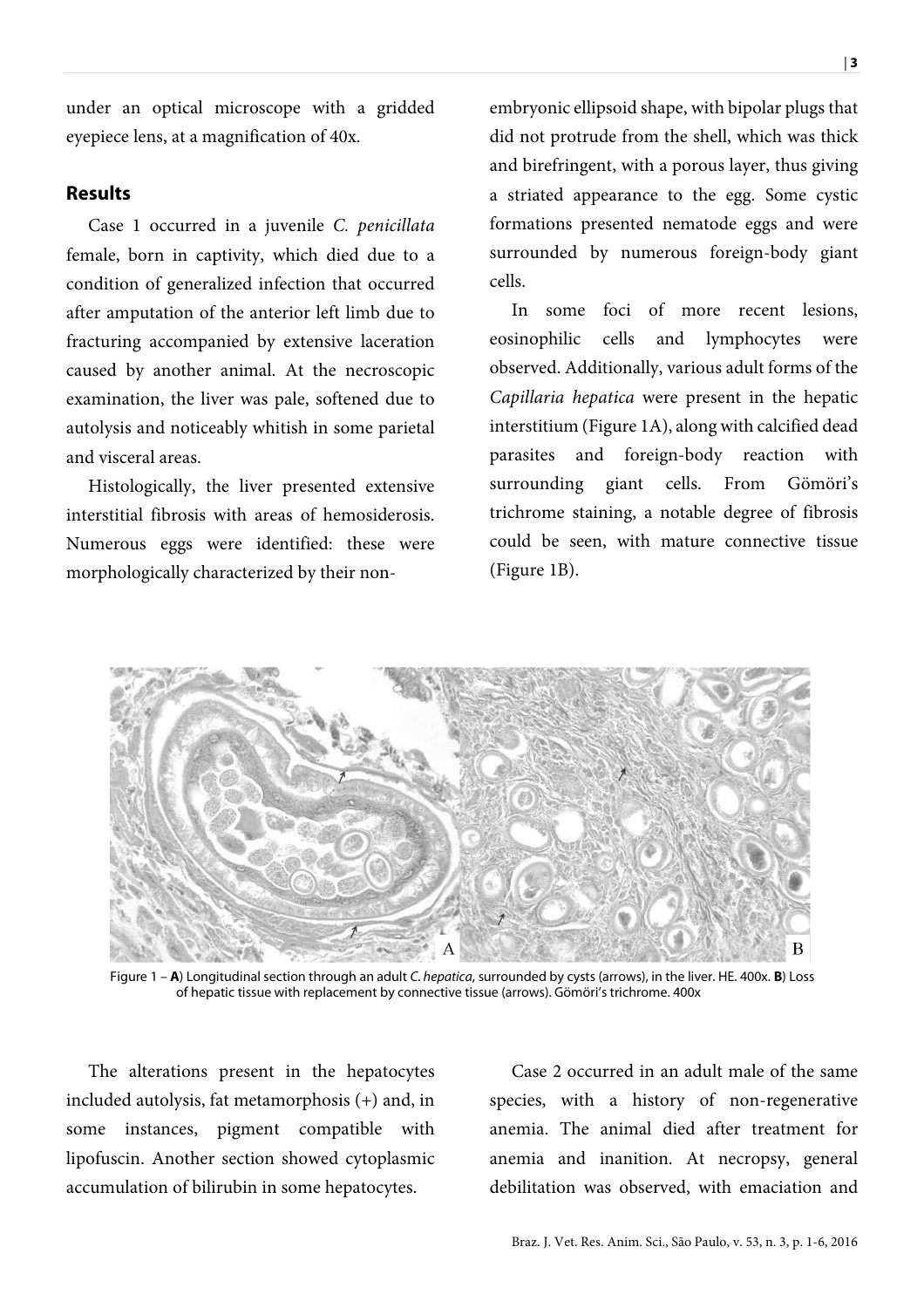cachexia. Macroscopically, the liver was slightly pale and brownish. At histopathological examination, this organ presented multiple extensive coalescent areas of fibrosis in the parenchyma and large-volume infiltration of lymphocytes and macrophages. Eggs with appearance similar to those in case 1 were present, many engulfed by giant cells. Kupffer cells and hepatocytes showed hemosiderin pigment (+++). There was no cholestasis.

The eggs presented an ellipsoid shape, with bipolar plugs that did not protrude from the shell. The shell wall was thick and its external layer showed small pores, thus giving the wall a striated appearance. The mean morphometric values with standard deviation were  $51.8 \pm 0.8$  µm in length and 29.4  $\pm$  0.5 µm in width at the largest diameters.

# **Discussion**

C. hepatica performs mechanical action (through pressure and obstruction); irritative (toxic and antigenic) action, due to the metabolic products of secretion and excretion; and spoliation (histiocytosis and phagocytosis). This results in accentuated fibrosis, with occurrences of fatal cases in man (FERREIRA; ANDRADE, 1993).

Ruas et al. (2003) stated that the parasite is located in the hepatic parenchyma and that its eggs remain in this organ until they are released by a carnivorous predator, such as cats or dogs. With regard to epidemiology, suitable environmental conditions are fundamental for parasitism to develop. The parasitic cycle starts with the ingestion of materials that contain embryonated eggs. The infective eggs hatch in the cecum, releasing larvae that migrate via the portal vein to the liver and other tissues. Larvae take about four weeks to mature into adults and mate (SOARES et al., 2011; CDC, 2012).

Transmission of Capillaria to humans may occur through ingestion of vegetables and the livers of parasitized animals (SANTOS et al., 1985). The spread of infectious forms of Capillaria hepatica in human populations is directly related to cultural habits of consumption of the wild animals (SOARES et al., 2011). Synanthropic animals are very important factors and implicated in the cycle of transmission because they live in the urban environment. Since biomedical animal facilities are usually located in urban regions, this makes transmission among laboratory animals easier. The cases in specimens of C. penicillata reported here suggest that infection may have originated through ingestion of green vegetables and/or legumes that were offered to the animals within their diet. According to reports from a technical expert at the National Primate Center, it was even possible that there may have been direct contact with rats and geckos. Presence of rats in the breeding areas would give rise to release of large numbers of eggs into the environment and would lead to contamination of susceptible hosts in order to complete the parasite's circle, as explained by Ruas et al. (2003). Also, small geckos are hosts for the parasite and may be eaten by small species of primates, as C. penicilatta (WILSON, 2003).

The macroscopic characteristics described at the necropsies were similar to those reported by Ruas et al. (2003) among wild carnivores in the state of Rio Grande do Sul, Brazil. They stated that the parasitized animals presented multifocal hepatic lesions, characterized by yellow dots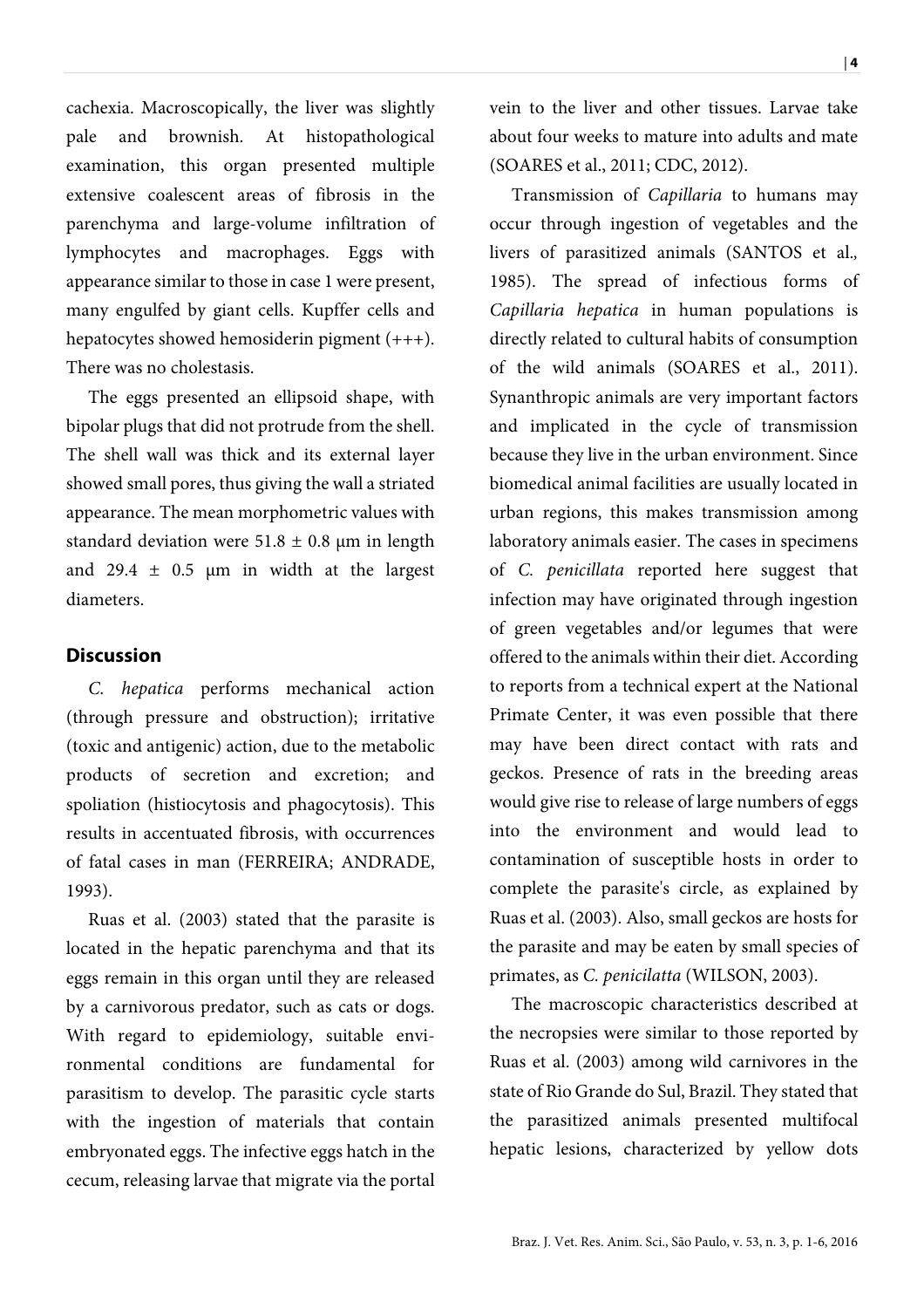distributed randomly on the surface of the organ and on the cut surface.

The eggs of C. hepatica measured between 54 and 64 µm in length by between 29 and 33 µm in width. They were bioperculate and tray-shaped and could be identified in non-embryonic form (RUAS et al., 2003). According to these authors, the diagnosis of parasitism by C. hepatica in animals may be based on the presence of longitudinal and transverse sections through adult parasites and/or of the typical eggs that are found scattered through the hepatic parenchyma. In this way, the morphometric data on the eggs are compatible with those reported for nonhuman primates by Graczyk et al. (1999) and Pizzi et al. (2008).

Capillariasis consists of a granulomatous process that, as stated by Gomes et al. (2006), can occur in any area of the hepatic parenchyma and contains the parasites and their eggs. Chronic inflammatory lesions with lymphocytes, plasma cells and macrophages develop, along with reactions by the fibrous connective tissue. These features were identified in the histopathological results from the infection seen in the specimens of C. penicillata.

Histologically, in the present study, the cases of infection showed lesion patterns similar to those observed by Ruas et al. (2003) in wild carnivores in Rio Grande do Sul and Quadros et al. (2009) in 2 specimens of Puma concolor. These authors described accentuated lesions and the presence of several clusters of eggs, along with transverse and longitudinal sections through adult parasites, some surrounded by mononuclear and eosinophilic inflammatory infiltrate, with marked proliferation of fibroblasts and some foci of calcification. In the cases studied by Graczyk et al. (1999) and Soares et al. (2011), the inflammatory reaction surrounding the eggs was of mild grade.

Considering that the cases described here were recorded in primates that had been kept in external visitation cages, the infection was possibly acquired through contact with animals that could be reservoirs or disseminators for nematode eggs. In this context, Graczyk et al. (1999) emphasized that control over hepatic capillariasis in mountain gorillas should be focused on eradication or control over the populations of rats, which maintain the reservoir of C. hepatica in habitats shared by gorillas and humans.